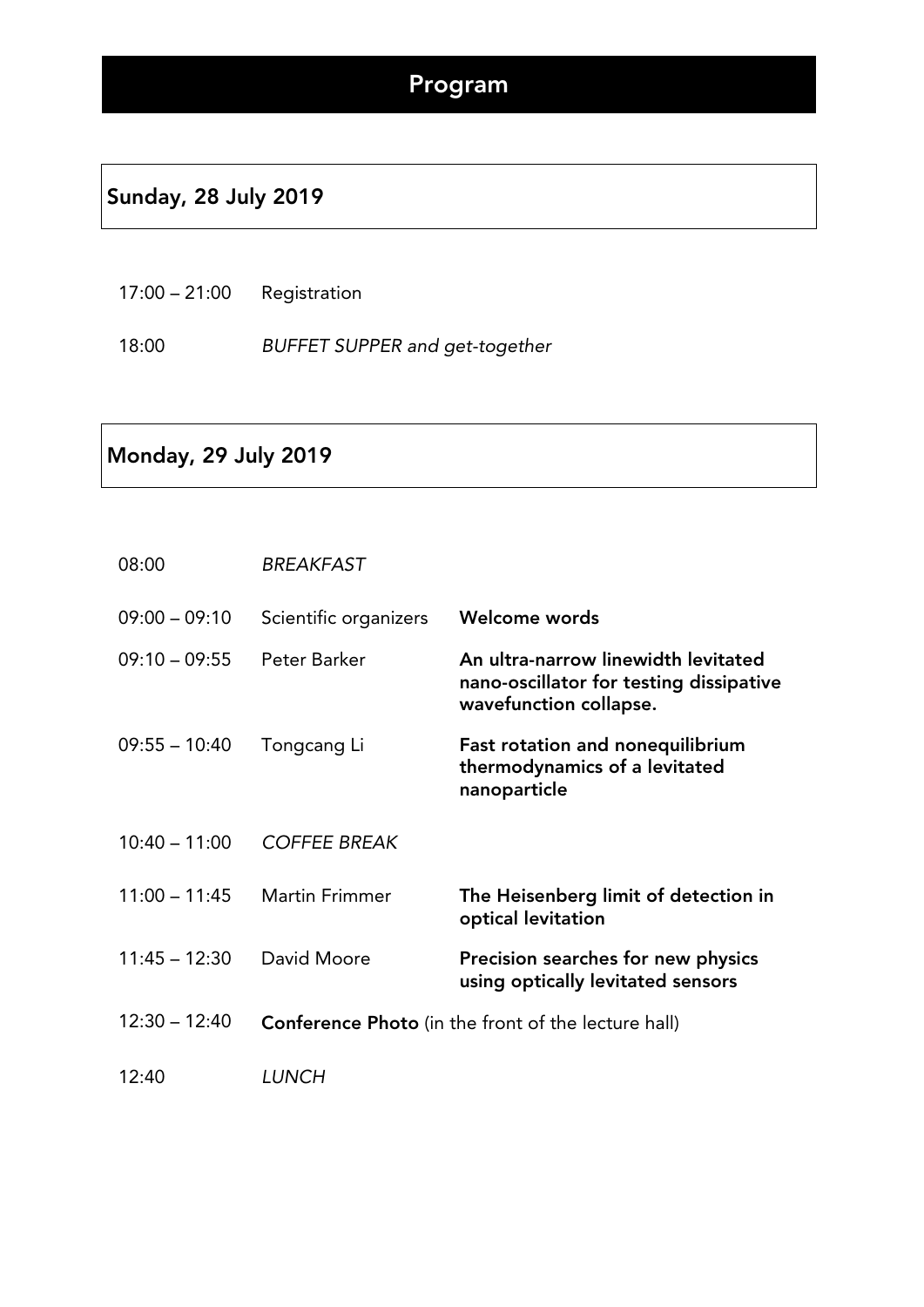## Monday, 29 July 2019

| $14:00 - 14:45$ | Benjamin Stickler          | Macroscopic quantum superposition<br>tests with rotating nanoparticles                                                |
|-----------------|----------------------------|-----------------------------------------------------------------------------------------------------------------------|
| $14:45 - 15:30$ | Muddassar Rashid           | Levitated systems: Towards ultra-weak<br>force sensing                                                                |
| $15:30 - 16:00$ | <b>COFFEE BREAK</b>        |                                                                                                                       |
| $16:00 - 16:45$ | Tracy E. Northup           | <b>Towards ion-assisted levitated</b><br>optomechanics: Cooling and<br>manipulation of a nanosphere in a Paul<br>trap |
| $16:45-17:15$   | <b>Talitha Weiss</b>       | Quantum motional state tomography<br>using quartic potentials and neural<br>networks                                  |
| $17:15 - 18:00$ | Poster flash presentations |                                                                                                                       |
| 18:15           | <b>DINNER</b>              |                                                                                                                       |
| 19:30           | <b>Poster session</b>      |                                                                                                                       |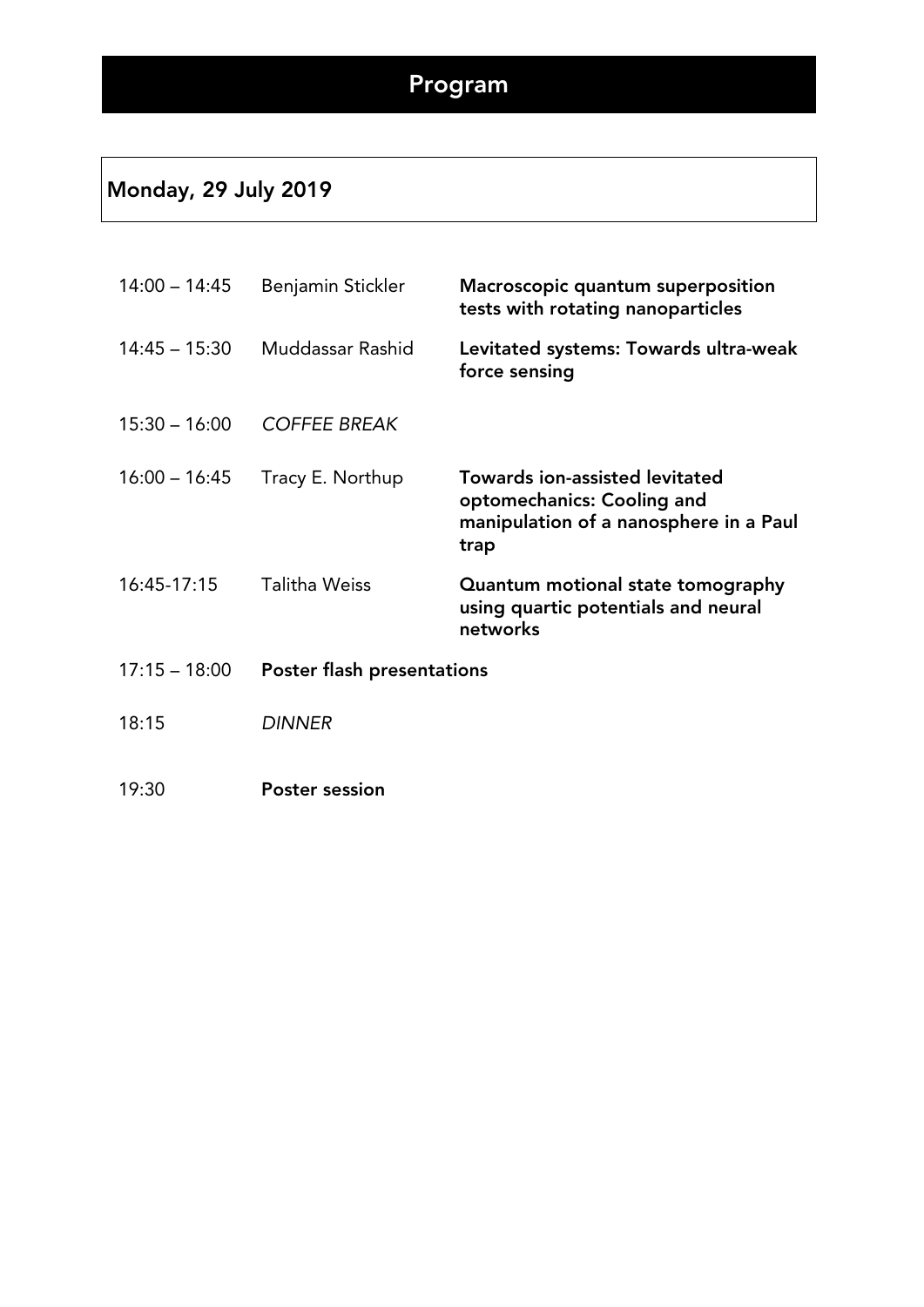#### Tuesday, 30 July 2019

| 08:00           | <b>BREAKFAST</b>     |                                                                                          |
|-----------------|----------------------|------------------------------------------------------------------------------------------|
| $09:00 - 09:45$ | Markus Aspelmeyer    | Levitated optomechanics in the strong<br>cooperativity regime                            |
| $09:45 - 10:30$ | <b>Thomas LeBrun</b> | <b>Optical microcavities for precision</b><br>measurement and levitated<br>optomechanics |
| $10:30 - 11:00$ | <b>COFFEE BREAK</b>  |                                                                                          |
| $11:00 - 11:45$ | James Millen         | New approaches to the control of<br>levitated nanoparticles                              |
| $11:45 - 12:30$ | Nadine Meyer         | Resolved sideband cooling of<br>levitated nanoparticles in a high<br>finesse cavity      |
| 12:30           | <b>LUNCH</b>         |                                                                                          |
| $14:00 - 14:45$ | Klemens Hammerer     | Object-observer entanglement and<br>back-action evasion in continuous                    |
| $14:45 - 15:30$ | Yoshi Arita          | positions measurements                                                                   |
|                 |                      | Rotational levitated optomechanics                                                       |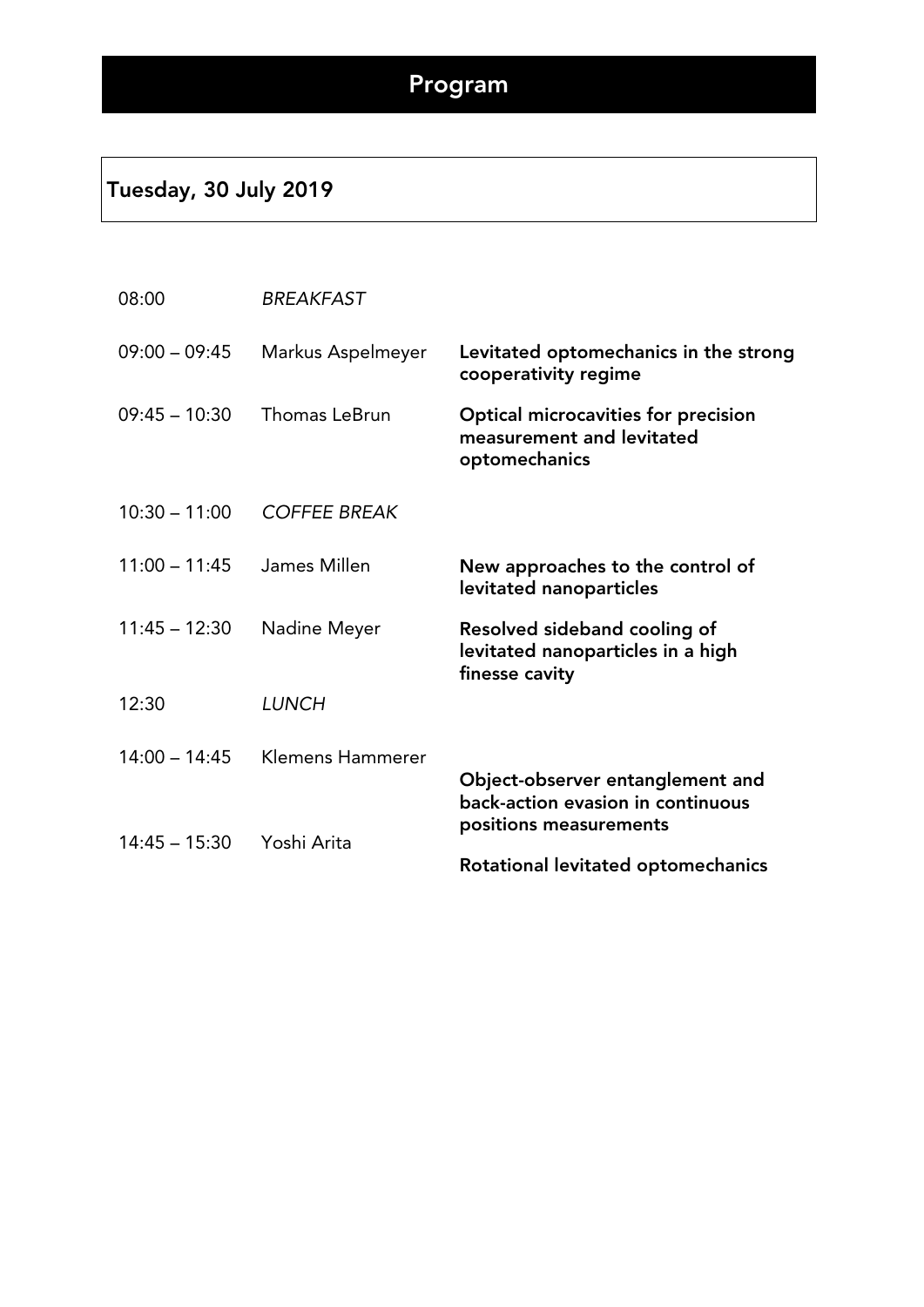#### Tuesday, 30 July 2019

| $15:30 - 16:00$ | <b>COFFEE BREAK</b>       |                                                         |
|-----------------|---------------------------|---------------------------------------------------------|
| $16:00 - 16:45$ | <b>Oriol Romero-Isart</b> | Strong quantum acousto-mechanics<br>with a micromagnet  |
| $16:45 - 17:15$ | Loïc Rondin               | Fast equilibration in the underdamped<br>regime         |
| $17:15 - 18:00$ | Mishkatul<br>Bhattacharya | An optical tweezer phonon laser                         |
| $18:00 - 18:15$ | Stefan Jorda              | About the Wilhelm and Else Heraeus<br><b>Foundation</b> |
| 18:30           | <b>DINNER</b>             |                                                         |
| 19:30           | <b>Poster session</b>     |                                                         |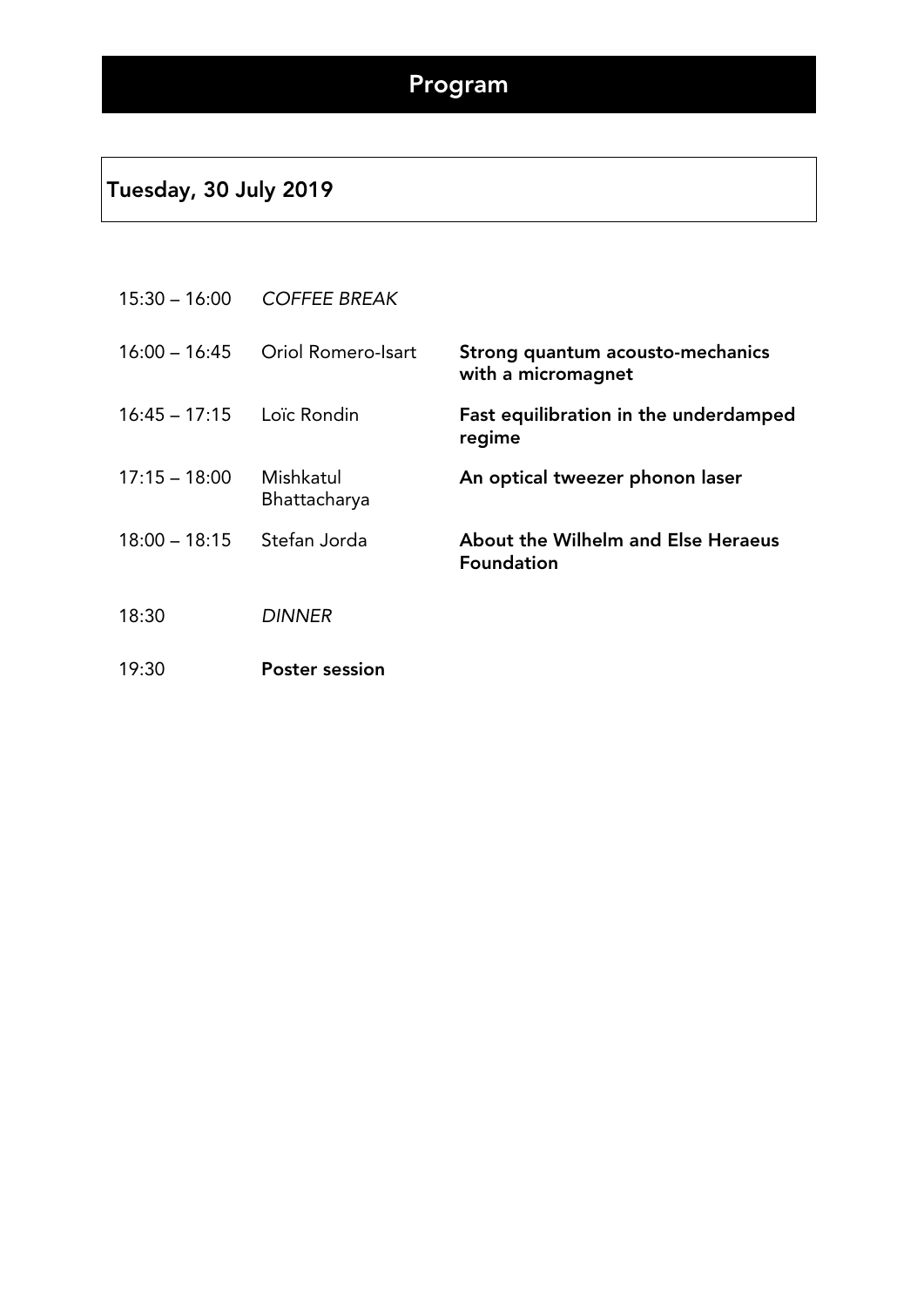#### Wednesday, 31 July 2019

#### 08:00 *BREAKFAST*

| $09:00 - 09:30$ | Rainer Kaltenbaek   | Tests of quantum physics and the case<br>for space                                                |
|-----------------|---------------------|---------------------------------------------------------------------------------------------------|
| $09:30 - 10:00$ | Dennis Rätzel       | Quantum-optomechanical systems as<br>sensors for oscillating gravitational<br>fields              |
| $10:00 - 10:30$ | Stefan Nimmrichter  | Classical channel gravity in the<br>Newtonian limit                                               |
| $10:30 - 11:00$ | <b>COFFEE BREAK</b> |                                                                                                   |
| $11:00 - 11:45$ | Andrew Geraci       | Gravitational-wave detection and<br>precision sensing with optically-<br>levitated nano-particles |
| $11:45 - 12:30$ | Gabriel Hétet       | Spin-Mechanics with particles levitating<br>in a Paul trap                                        |
| 12:30           | <b>LUNCH</b>        |                                                                                                   |
| 14:00           | <b>Excursion</b>    |                                                                                                   |

18:00 *HERAEUS DINNER (social event with cold & warm buffet with complimentary drinks)*